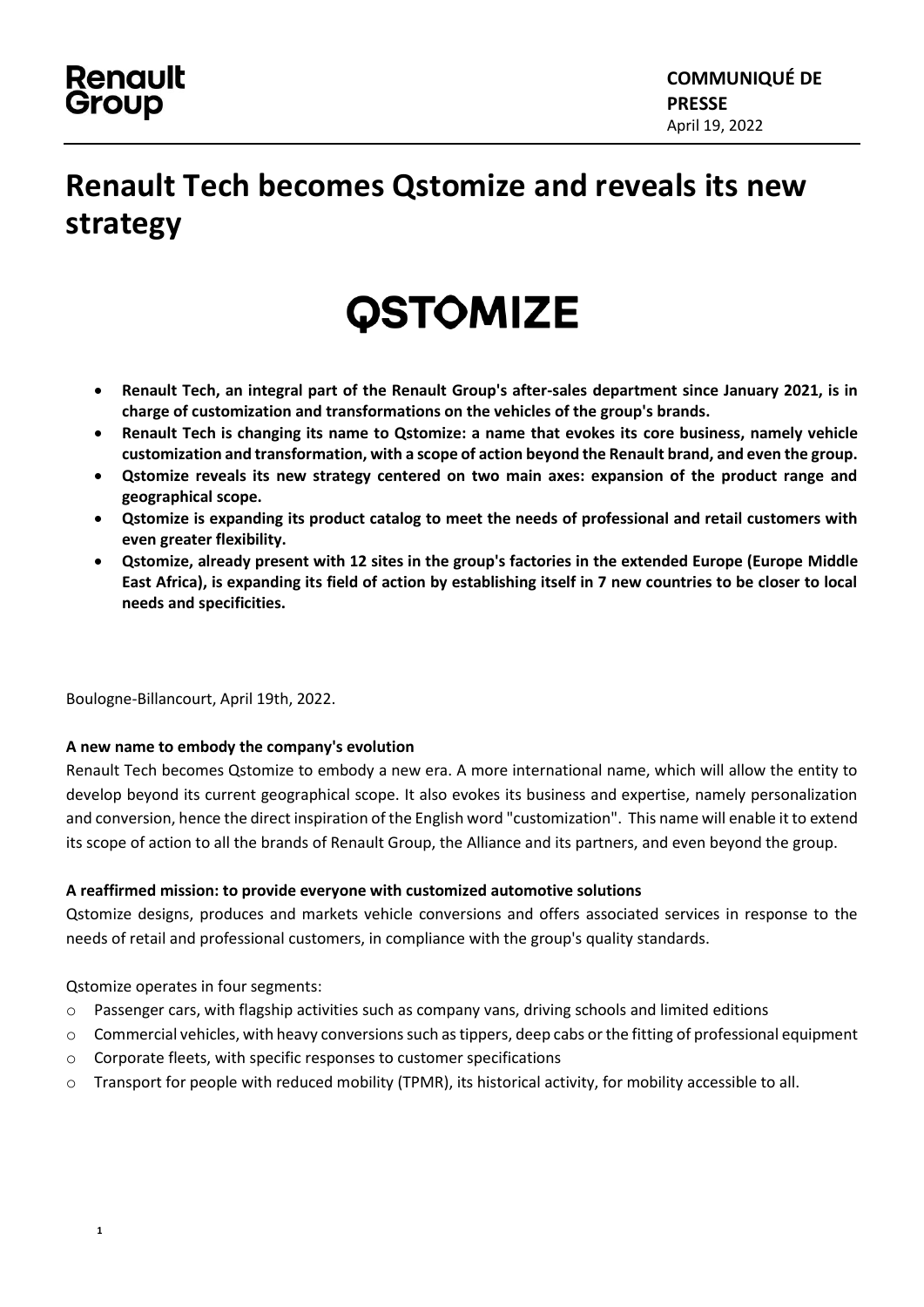#### **Expanded offers of complex conversions**

Qstomize will expand its product portfolio to include more complex and higher value-added conversions. Qstomize will operate from its production workshops, located in Renault factories, thus reducing the time required to deliver the vehicle to the customer, as well as transport costs and environmental impact. This will be the case, for example, with the development of a floor-cab version of the Kangoo or mobile workshop vehicles.

These conversions, which meet Renault Group quality standards, will soon be supplemented by others, which will be added to the product catalog. Customers will be able to order these conversions from the sales networks of the Renault Group brands, thus enabling a complete customer experience in a single point of sale.

Qstomize aims to produce 30,000 complex conversions per year by 2025, up from 15,000 per year today.

#### **An extension of the geographical scope**

Currently present with 12 workshops located in Renault factories (in France, Spain, Slovenia, Turkey, Morocco and Romania), Qstomize will also bring its expertise and professionalism by setting up in import logistics centers in highpotential countries, where it will deploy ready-to-install conversion kits before delivering the vehicles to dealerships. This international development will enable to carry out conversions in each country, providing customers with a response adapted to local specificities, while benefiting from Renault Group quality standards. By 2025, Qstomize will be established in seven new countries to meet the demand for local conversions.

*"This is an important day because this new name, Qstomize, marks a turning point for the Renault Group's aftersales department. By expanding our geographical footprint and our service offers on more complex conversions, we will further improve our contribution to the group's performance, while responding even better to our customers' satisfaction",* declared **Hakan Dogu, SVP, Worldwide After Sales department Renault Group.** 

**Qstomize – key figures**

360 employees

14 sites in 6 countries

213,000 converted vehicles in 2021

**RENAULT GROUP**  Rié YAMANE **PRESS** +33 (0)6 03 16 35 20 [rie.yamane@renault.com](mailto:rie.yamane@renault.com)

#### **About Renault Group**

Renault Group is at the forefront of a mobility that is reinventing itself. Strengthened by its alliance with Nissan and Mitsubishi Motors, and its unique expertise in electrification, Renault Group comprises 5 complementary brands - Renault, Dacia, LADA, Alpine and Mobilize - offering sustainable and innovative mobility solutions to its customers. Established in more than 130 countries, the Group has sold 2.7 million vehicles in 2021. It employs nearly 160,000 people who embody its Purpose every day, so that mobility brings people closer. Ready to pursue